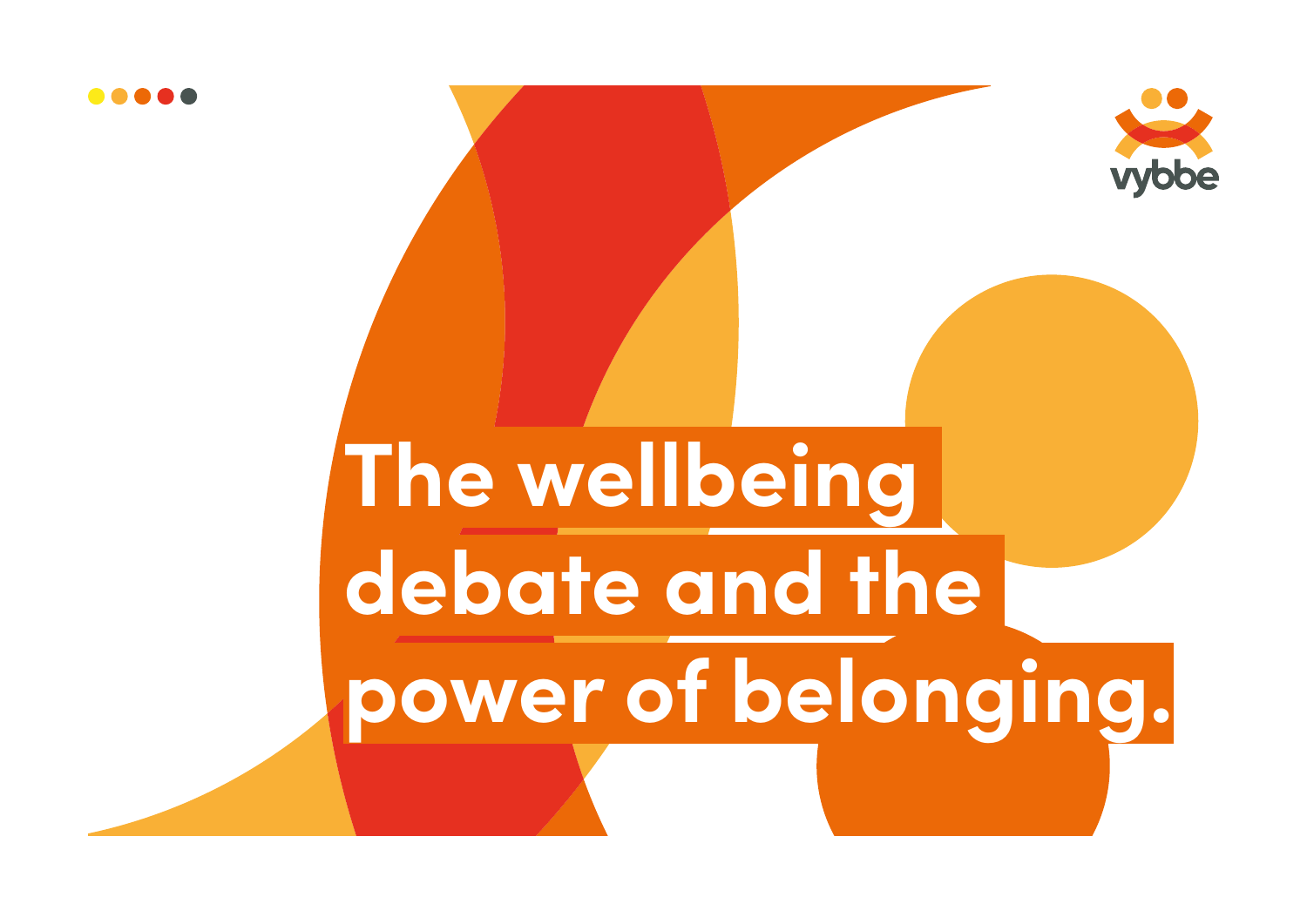### **OOOOO** Introduction

**In today's competitive world, organizations are constantly in search of a competitive edge. However, all too often such a pursuit proves difcult as companies often underestimate their greatest asset – their people. Indeed, it is humans themselves that act as the ultimate competitive advantage for any corporation, with emerging research unceasingly drawing attention to the link between the wellbeing and happiness of staf and the overall performance of a business.** 

A plethora of studies have convincingly demonstrated the significant impact exerted by employees in regard to the success of their organizations.**[1](#page-7-0)** In an investigation conducted by James K. Harter and colleagues, it was found that discontented and disengaged staff directly affected profitability and revenue as low job satisfaction prefigured poor bottom-line performance.**[2](#page-7-1)** Contrarily, happier and more engaged employees proved hugely beneficial to the potency of a company exhibiting approximately 12% greater productivity in the workplace.**[3](#page-7-2)** Hence, it is clear that the key diferentiator dictating whether or not a business thrives or flounders isn't just the people in the business but ultimately their happiness and wellbeing.

The conspicuous advantages affiliated with enhanced employee happiness has motivated a multitude of businesses to invest heavily into ameliorating the wellbeing of their staf. **[4](#page-7-3)** Yet, the majority are failing to see the returns they had been led to believe were there. The prospect of such desirable outcomes as increased productivity and profitability, improved staf retention and reduced burnout – to name just

a few – are still proving frustratingly elusive. This is because, in general, our understanding of what it is that produces happier teams is dogged by misconceptions. Knowing that heightened levels of wellbeing equate to heightened levels of performance is important but will ultimately be rendered useless if an organization does not first discern what it is exactly that incites happiness and improves the wellbeing of any given individual.

In order to do this an organization should look unto itself, for it is the strength and quality of its own interpersonal relationships that will make or break workplace wellbeing. Humans are hardwired for connection, possessing an innate desire to form and develop strong rapports with those who surround them. When a company lacks a feeling of interconnectedness and employees find themselves with a scarcity of strong relationships, a toxic workplace culture overrun by unhappy workers will emerge. As a result, organizations will find their overall efficacy compromised. Thus, workplace connections are the most significant albeit often underestimated facet of organizational life.

This white paper will cover some of the most notable challenges which have ensued due to toxic workplace cultures and which are currently acting as barriers to superior company performance. Following this, the paper will address as well as explain why so many of the prior attempts at rectifying wellbeing have been unsuccessful. Finally, this paper will once again emphasise the fundamentality of connection and its role in determining an organization's long-term effectiveness

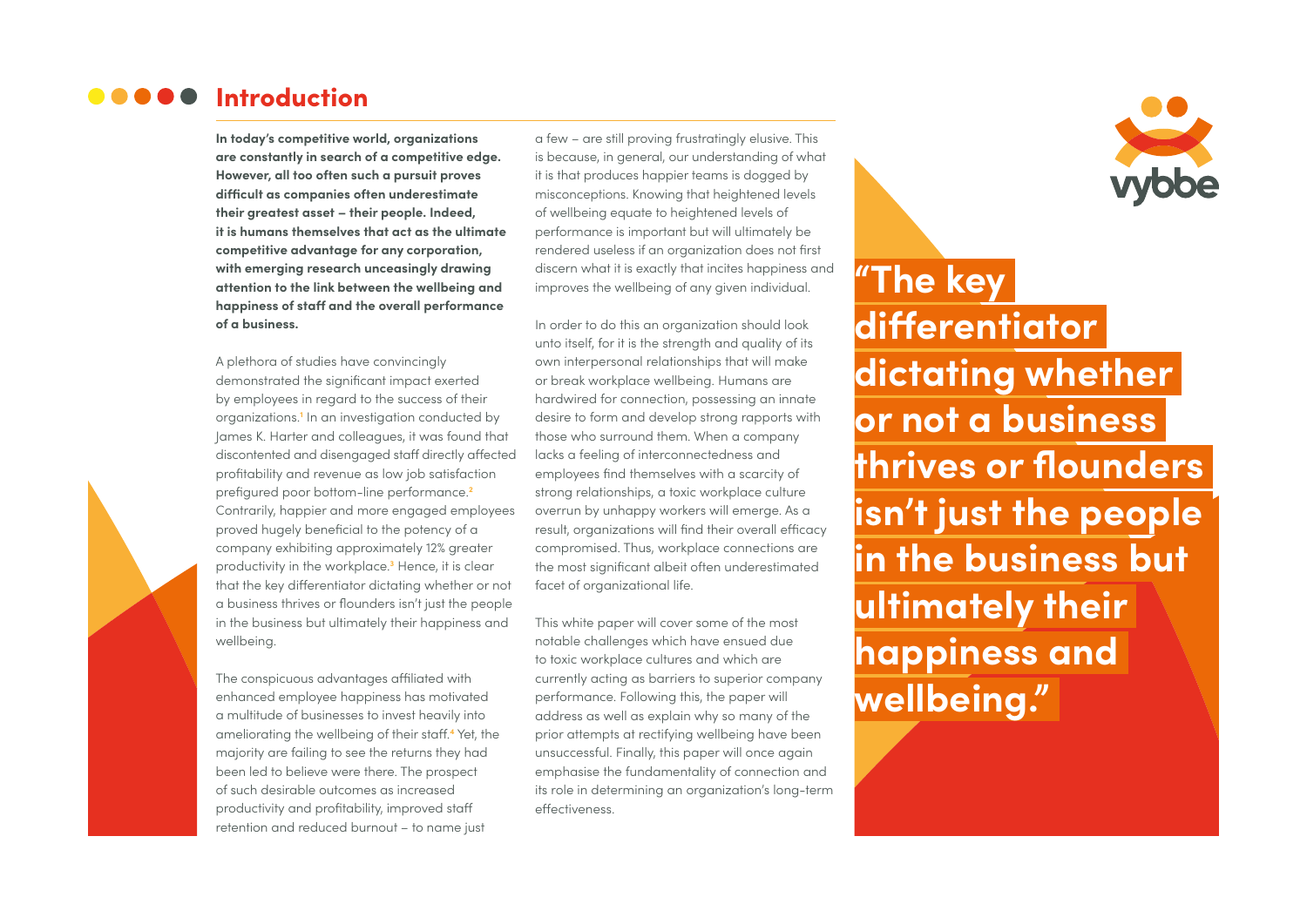## The Happiness Challenge!

**The average person will devote more than 90,000 hours of their lifetime to the workplace. Yet, whilst the majority of an adult's waking hours are spent at work, over half of the modern-day workforce are currently unhappy. In turn, such unhappiness has manifested itself into a myriad of formidable problems for organizations across the globe.** 

For instance, this rise in feelings of despondency directly correlates to the upsurge of mental health issues currently afecting employees. Indeed, the World Health Organization (WHO) estimates that, globally, depression and anxiety currently impinge on the lives of over 300 and 264 million people, respectively.**[5](#page-7-4)** Moreover, it is marked that the pervasiveness of mental health issues not only has a discernible human impact but also has a significant economic impact in terms of GDP. This is because poor mental wellbeing leads to diminished efficacy

and performance and is predicted to cost the global economy \$1 trillion per year in lost productivity.**[6](#page-7-5)** In fact, a recent study of 36 of the world's largest countries determined that 12 billion days of lost productivity - tantamount to 50 million years of work – are engendered by mental health difficulties each year.<sup>[7](#page-7-6)</sup>

This notion that workdays are being repeatedly squandered is further corroborated by the notable increase in both absenteeism and presenteeism rates. Most notably, companies ought to be aware that it is presenteeism which is transpiring as the greatest threat to an organization thriving given that it is not only more common but also more costly. In turn, this serves to debunk the conventional yet false idea that work attendance equates to performance.**[8](#page-7-7)** The effects of unhappiness are therefore all-encompassing as discontented workers are negatively impacting the overall efficiency of their organizations in both their absence as

**"In fact, a recent study of 36 of the world's largest countries determined that 12 billion days of lost productivity - tantamount to 50 million years of work – are engendered by mental health difculties each year."**

well as their attendance. Employees who are physically present but are not actively engaged are actually costlier to a company and should be more worrisome for employers.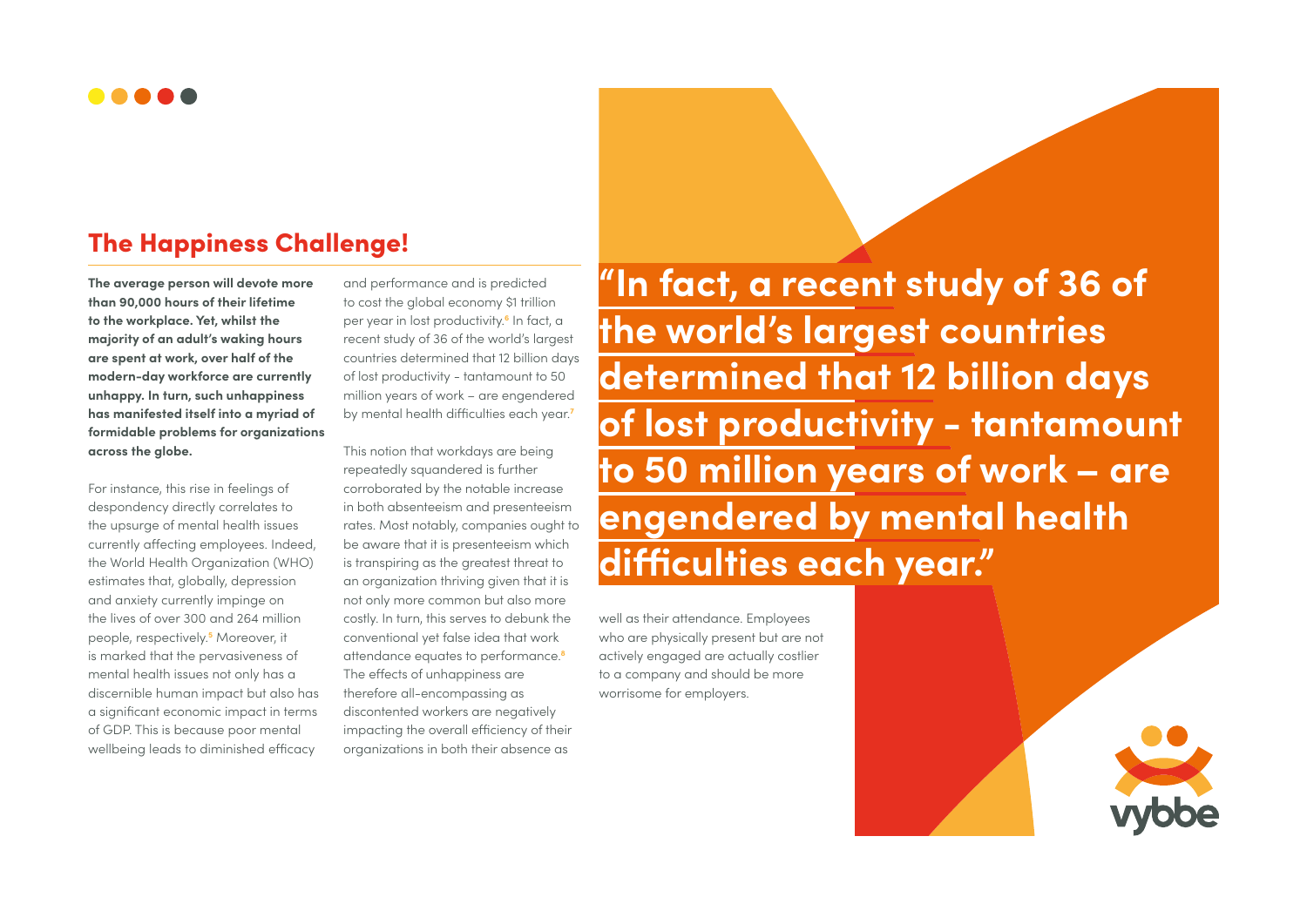



Assuredly, engagement or rather the lack thereof is yet another adverse ramification associated with workplace discontent with only a slender 15% of the world's one billion full-time employees being reported as fully engaged at work.**[9](#page-7-8)** Low employee engagement levels are harmful to the overall success of a business as feelings of detachment undermine commitment and focus meaning employers witness a decrease in both work effort and work quality. Economically, Gallup valued the cost of disengagement to be somewhere between \$450 and \$550 billion in lost productivity annually.**[10](#page-7-9)**

However, the repercussions of a disengagement crisis extend beyond a loss in productivity to a loss of employees themselves. Workers exhibiting apathy towards their organizations are increasingly likely to leave their current place of work signifying that unhappiness is also linked to higher voluntary turnover. Again, the economic damage proves immense as staff turnover has the potential to consume resources at a staggering rate given that the cost of replacing an employee can range up to 250% of that person's yearly salary.**[11](#page-7-10)**

Notably, issues of retention are exacerbated further by the everchanging state of the modern workforce as younger generations of employees, in particular the millennials, are more susceptible to the desire to depart from their current place of work. For instance, the majority of millennial workers (60%) have worked at two to four diferent organizations whilst 24% have worked at five or more.**[12](#page-7-11)**

From this body of evidence, it is patent that the unhappiness of employees is significantly attenuating organizations. Whilst companies are aiming for productivity, motivation and collaboration, they are instead being met with burnout, emotional exhaustion and disengagement. As such, organizations are increasingly recognising the need to focus on the happiness of their workforce as it makes both ethical and economic sense to target and enhance wellbeing.



**"Again, the economic damage proves immense as staf turnover has the potential to consume resources at a staggering rate given that the cost of replacing an employee can range up to 250% of that person's yearly salary."**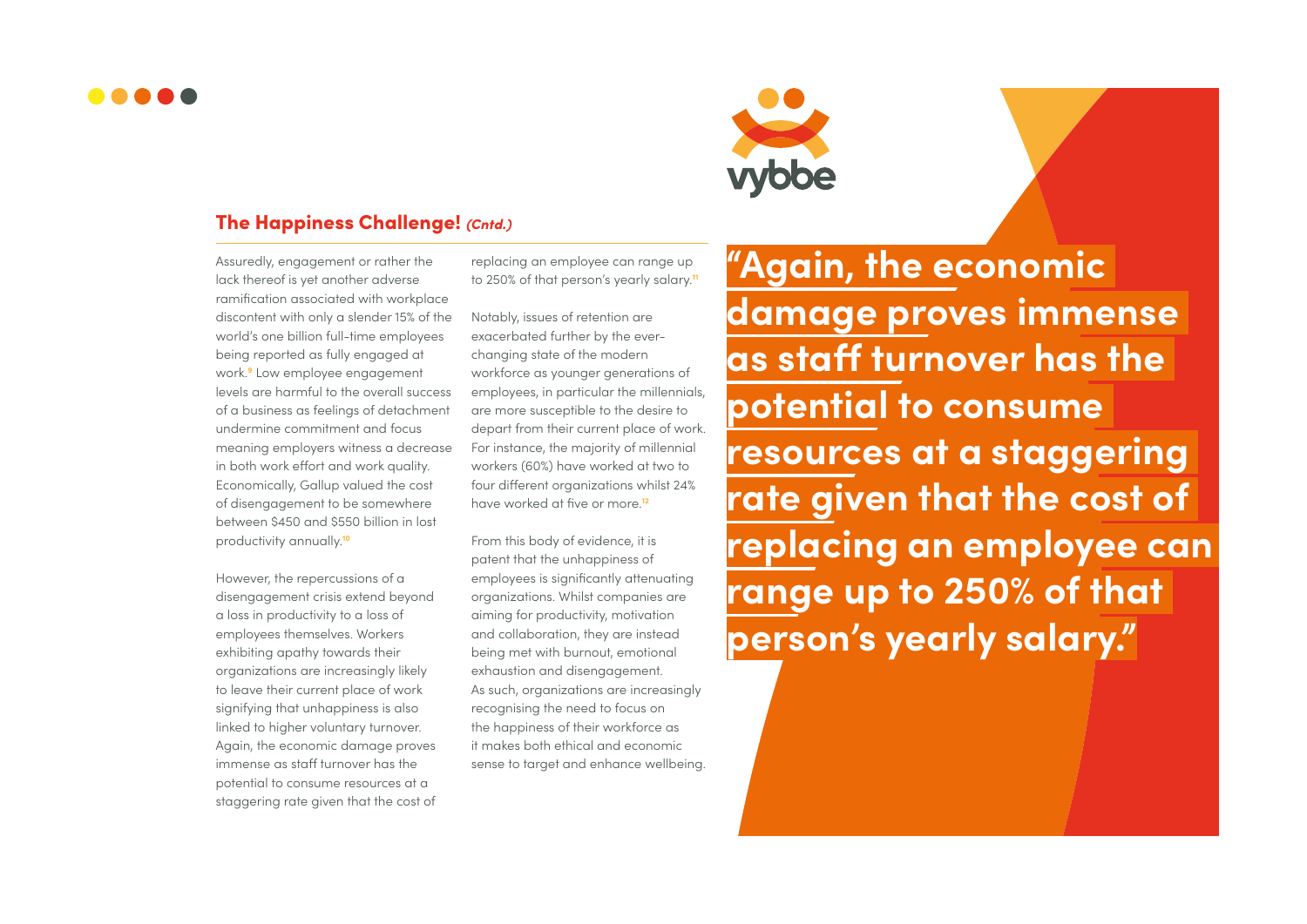



### Why has a focus on happiness failed thus far?

**It is no secret that organizations are looking to alleviate the problems associated with workplace discontent. Indeed, global corporate expenditure on workplace wellbeing programs was valued at approximately \$50 billion in 2018[.13](#page-7-12) Yet, in spite of the enormity of this investment, the adverse impact of such issues as mental health and staf turnover have shown little to no signs of improvement. Moreover, new research conducted by Harvard and University of Chicago scholars has acted to further augment doubts surrounding the efcacy of current wellness schemes. The findings suggest that the Return on Investment (ROI) is meagre as employees working in companies which aforded wellbeing programs failed to exhibit such desired goals as lower absenteeism or increased job performance[.14](#page-7-13)**

Accordingly, a key question has emerged: Why have the current attempts to mitigate unhappiness in the workplace failed to produce veritable results?

The truth is organizations are finding themselves inhibited by their own misconceptions over what actually ameliorates happiness and wellbeing. For instance, 89% of employers maintain the belief that staff who choose to abandon their current place of work do so as a result of financial incentive. In reality, only 12% of people would actually choose to leave a company based on the prospect of more money.**[15](#page-7-14)** Meanwhile, a study conducted by CareerBuilder, which reported that more than 2 in every 5 workers have gained weight due to their current jobs, left employers stunned. Whilst over a quarter of the respondents admitted to having access to employer-sponsored wellness benefits, 63% of those people had neglected to take advantage of them.**[16](#page-7-15)**

However, in reality, this is not startling at all. Material perks such as gym reimbursement and the traditional pull of financial enticements are no longer sufficient in inciting contentment from modern-day workers. Attempts to advance happiness by such means are often perceived as superficial given that incorporating bean bag chairs into conference rooms and offering free lunches at the company café does little in the way of fulfilling the underlying desires and expectations of employees.

Whilst the decision to implement workplace wellness programs testifies to the fact that organizations are actively attempting to foster happiness amongst their employees, it ought to be noted that such schemes are predestined for failure as no single initiative is capable of satisfying the needs of every worker concurrently. Each employee is distinct and a wellbeing initiative that works in igniting happiness for one person will not necessarily procure the same outcome in another.

Thus, current efforts will continue to fall short until organizations recognise and ultimately address the most important contributor to human happiness – the quality of connections they have with their work colleagues and ultimately the sense of belonging this engenders.

**"Each employee is distinct and a wellbeing initiative that works in igniting happiness for one person will not necessarily procure the same outcome in another."**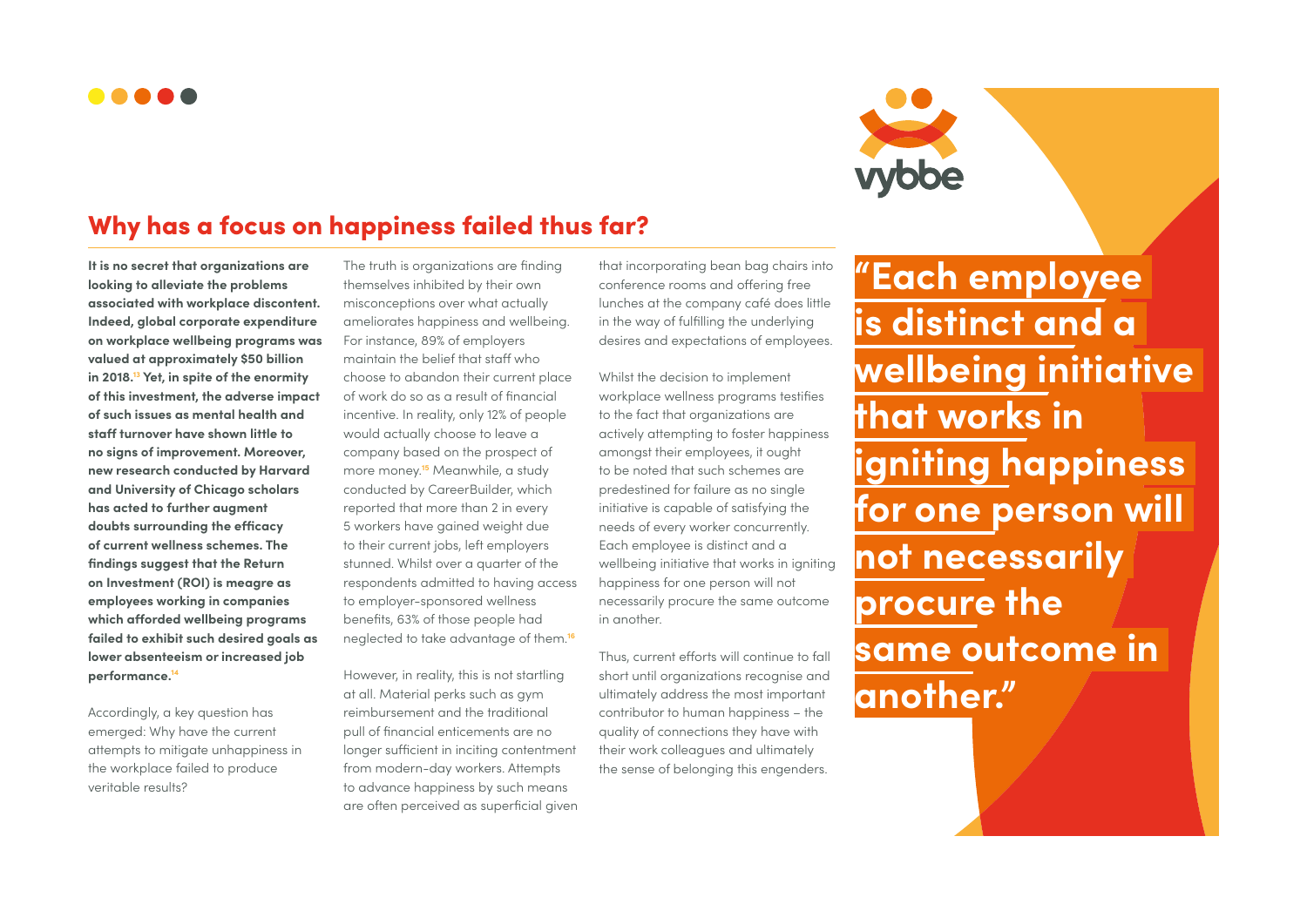



**If an organization truly wishes to amplify wellbeing, it must first find the common thread which binds all of its workers together.** 

This common thread can be identified as the fundamental need to belong.

As human beings, we are all biologically programmed with an intrinsic desire to connect. This is why psychologist and theorist Abraham Maslow incorporated belonging into his 'Hierarchy of Needs', identifying this motivation to connect as a potent compulsion in human behaviour.**[17](#page-7-16)** In turn, positive psychology research has concluded that work and the workplace have come to occupy a position of centrality in fulfilling this search for belongingness.**[18](#page-7-17)** This indicates that it is the workplace itself that is of overriding importance in augmenting individual wellbeing. Indeed, studies show that levels of employee happiness are inextricably bound to strong workplace culture.**[19](#page-7-18)**

Thus, although employers habitually attempt to impose happiness onto their organizations by implementing such methods as the aforementioned wellness perks and schemes, solving and rectifying workplace discontent must come from within.

It starts with people, or more specifically, with the interpersonal relationships which exist between them. Strong relationships precipitate employee and organizational flourishing because they cultivate a sense of belonging and thereby act as a crucial intrinsic motivator magnifying both happiness and productivity.**[20](#page-7-19)** High-quality connections and relationships are the springboard to organizational success because positive social interactions give rise to such beneficial outcomes as engagement, collegiality and innovation.**[21](#page-7-20)** They also help to surmount the challenges associated with discontent by lowering issues like disengagement, anxiety and presenteeism as loyalty is increased,

stress is buffered and performance is enhanced.

More and more, individuals are finding themselves tied not to their organization but to the people within it. This is exemplified most clearly by the fact that 58% of men and 74% of women would refuse a higher paying job if there was a risk of feeling disconnected from their co-workers.**[22](#page-7-21)** Humans prioritise connection above all else and companies need to do the same if they want to heighten wellbeing and reap the rewards.

**"As human beings, we are all biologically programmed with an intrinsic desire to connect."**

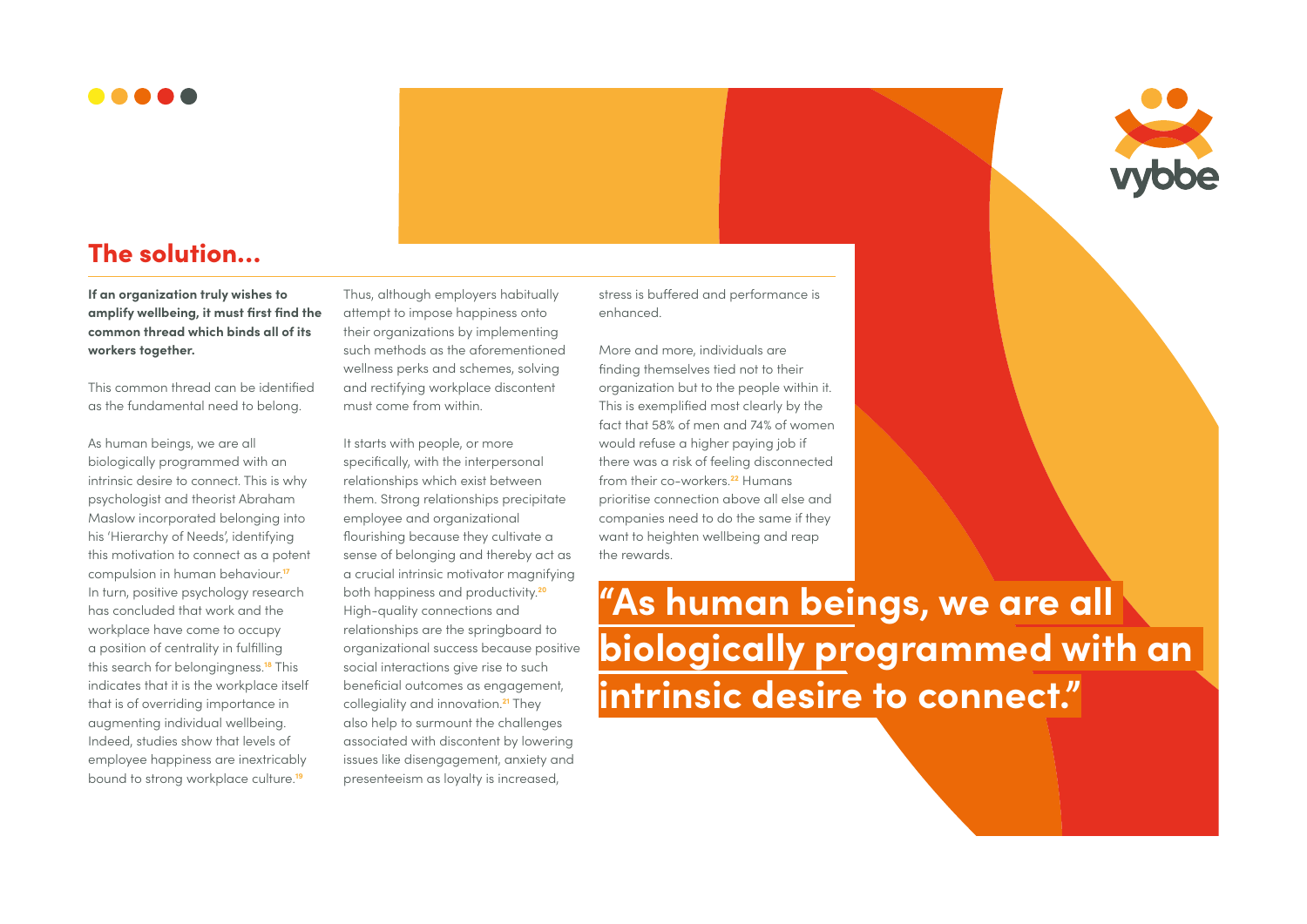### -----

# **"it is people who have the capacity to revolutionise a good organization into a great one."**

### Conclusion

**In summation, connections are conducive to happiness and happiness is conducive to success.** 

Hence, for an organization aspiring to harness the full potential of its employees, the defining factor will perpetually be the quality of the connections nurtured within its workplace. The ability to forge resolute connections is of crucial importance in establishing a collective sense of belonging and in creating a strong company culture. In turn, this sense of affinity engenders greater happiness for the workforce and greater performance for the workplace.

Happy employees are the most invaluable asset to any company because high levels of psychological wellbeing (PWB) translate into high levels of retention, engagement and productivity.**[23](#page-7-22)** Furthermore, these benefits also positively impact profitability as outlined by a Harvard study; a healthy culture can increase net income by a huge 756% over a 10-year period.**[24](#page-7-23)**

The research and indicators speak for themselves; it is people who have the capacity to revolutionise a good organization into a great one. As such, a company will only achieve optimal performance when it has first optimised its working climate for great human connections. Employee happiness hinges upon the ability to form and sustain strong interpersonal relationships within the workplace, whilst the success of an organisation hinges upon the contentment of its employees.

Prioritising wellbeing makes sound business sense and an organization can be the principal architect of its own success by focusing on people, the quality of their connections and the unparalleled feeling of belonging this brings.